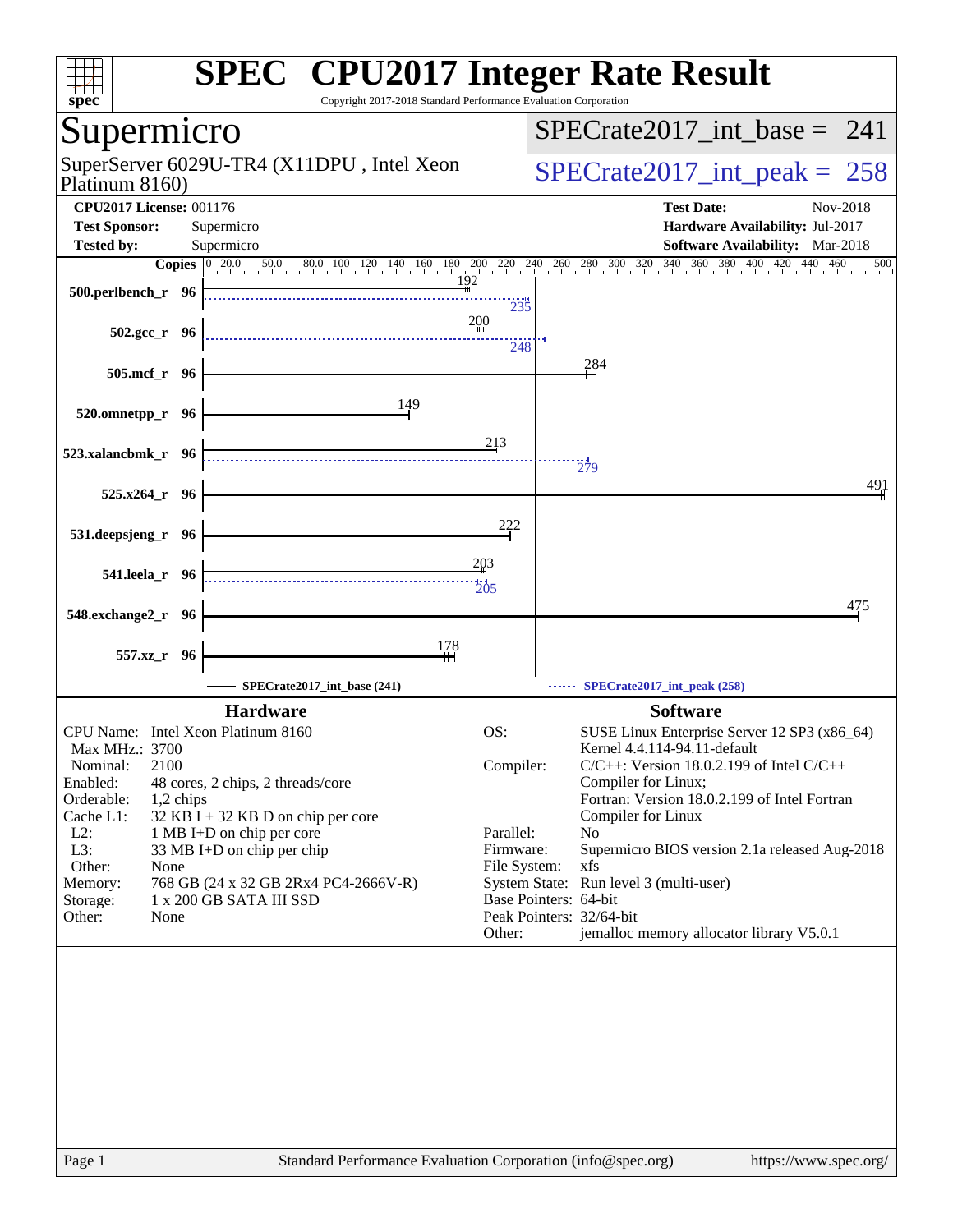

Copyright 2017-2018 Standard Performance Evaluation Corporation

## Supermicro

Platinum 8160) SuperServer  $6029$ U-TR4 (X11DPU, Intel Xeon  $SPECrate2017$  int peak = 258

[SPECrate2017\\_int\\_base =](http://www.spec.org/auto/cpu2017/Docs/result-fields.html#SPECrate2017intbase) 241

**[CPU2017 License:](http://www.spec.org/auto/cpu2017/Docs/result-fields.html#CPU2017License)** 001176 **[Test Date:](http://www.spec.org/auto/cpu2017/Docs/result-fields.html#TestDate)** Nov-2018 **[Test Sponsor:](http://www.spec.org/auto/cpu2017/Docs/result-fields.html#TestSponsor)** Supermicro **[Hardware Availability:](http://www.spec.org/auto/cpu2017/Docs/result-fields.html#HardwareAvailability)** Jul-2017 **[Tested by:](http://www.spec.org/auto/cpu2017/Docs/result-fields.html#Testedby)** Supermicro **[Software Availability:](http://www.spec.org/auto/cpu2017/Docs/result-fields.html#SoftwareAvailability)** Mar-2018

### **[Results Table](http://www.spec.org/auto/cpu2017/Docs/result-fields.html#ResultsTable)**

|                                   | <b>Base</b>   |                |       |                |             | <b>Peak</b>    |       |               |                |              |                |              |                |              |
|-----------------------------------|---------------|----------------|-------|----------------|-------------|----------------|-------|---------------|----------------|--------------|----------------|--------------|----------------|--------------|
| <b>Benchmark</b>                  | <b>Copies</b> | <b>Seconds</b> | Ratio | <b>Seconds</b> | Ratio       | <b>Seconds</b> | Ratio | <b>Copies</b> | <b>Seconds</b> | <b>Ratio</b> | <b>Seconds</b> | <b>Ratio</b> | <b>Seconds</b> | <b>Ratio</b> |
| $500.$ perlbench_r                | 96            | 793            | 193   | 797            | <u> 192</u> | 804            | 190   | 96            | 647            | 236          | 654            | 234          | 651            | 235          |
| $502.\text{gcc}$ <sub>r</sub>     | 96            | 679            | 200   | 683            | 199         | 668            | 203   | 96            | 549            | 248          | 549            | 248          | 549            | 248          |
| $505$ .mcf r                      | 96            | 545            | 285   | 545            | 284         | 559            | 277   | 96            | 545            | 285          | 545            | 284          | 559            | 277          |
| 520.omnetpp_r                     | 96            | 845            | 149   | 845            | 149         | 844            | 149   | 96            | 845            | 149          | 845            | 149          | 844            | 149          |
| 523.xalancbmk r                   | 96            | 477            | 213   | 477            | 212         | 477            | 213   | 96            | 363            | 279          | 364            | 279          | 364            | 279          |
| 525.x264 r                        | 96            | 342            | 491   | 342            | 491         | 340            | 494   | 96            | 342            | 491          | 342            | 491          | 340            | 494          |
| 531.deepsjeng_r                   | 96            | 494            | 223   | 495            | 222         | 495            | 222   | 96            | 494            | 223          | 495            | 222          | 495            | 222          |
| 541.leela r                       | 96            | 775            | 205   | 786            | 202         | 782            | 203   | 96            | 800            | 199          | 773            | 206          | 774            | 205          |
| 548.exchange2_r                   | 96            | 529            | 475   | 530            | 475         | 529            | 475   | 96            | 529            | 475          | 530            | 475          | 529            | <u>475</u>   |
| 557.xz r                          | 96            | 569            | 182   | 583            | 178         | 592            | 175   | 96            | 569            | 182          | 583            | 178          | 592            | 175          |
| $SPECrate2017$ int base =<br>241  |               |                |       |                |             |                |       |               |                |              |                |              |                |              |
| $CDDC_{11}$ (1.4.4.4.4.4.7) $1.1$ |               |                | 20    |                |             |                |       |               |                |              |                |              |                |              |

**[SPECrate2017\\_int\\_peak =](http://www.spec.org/auto/cpu2017/Docs/result-fields.html#SPECrate2017intpeak) 258**

Results appear in the [order in which they were run](http://www.spec.org/auto/cpu2017/Docs/result-fields.html#RunOrder). Bold underlined text [indicates a median measurement](http://www.spec.org/auto/cpu2017/Docs/result-fields.html#Median).

#### **[Submit Notes](http://www.spec.org/auto/cpu2017/Docs/result-fields.html#SubmitNotes)**

 The numactl mechanism was used to bind copies to processors. The config file option 'submit' was used to generate numactl commands to bind each copy to a specific processor. For details, please see the config file.

### **[Operating System Notes](http://www.spec.org/auto/cpu2017/Docs/result-fields.html#OperatingSystemNotes)**

Stack size set to unlimited using "ulimit -s unlimited"

#### **[General Notes](http://www.spec.org/auto/cpu2017/Docs/result-fields.html#GeneralNotes)**

Environment variables set by runcpu before the start of the run: LD\_LIBRARY\_PATH = "/home/cpu2017/lib/ia32:/home/cpu2017/lib/intel64:/home/cpu2017/je5.0.1-32:/home/cpu2017/je5.0.1-64"

 Binaries compiled on a system with 1x Intel Core i7-6700K CPU + 32GB RAM memory using Redhat Enterprise Linux 7.5 Transparent Huge Pages enabled by default Prior to runcpu invocation Filesystem page cache synced and cleared with: sync; echo 3> /proc/sys/vm/drop\_caches runcpu command invoked through numactl i.e.: numactl --interleave=all runcpu <etc>

 Yes: The test sponsor attests, as of date of publication, that CVE-2017-5754 (Meltdown) is mitigated in the system as tested and documented. Yes: The test sponsor attests, as of date of publication, that CVE-2017-5753 (Spectre variant 1) is mitigated in the system as tested and documented.

**(Continued on next page)**

|  | Page 2 | Standard Performance Evaluation Corporation (info@spec.org) | https://www.spec.org/ |
|--|--------|-------------------------------------------------------------|-----------------------|
|--|--------|-------------------------------------------------------------|-----------------------|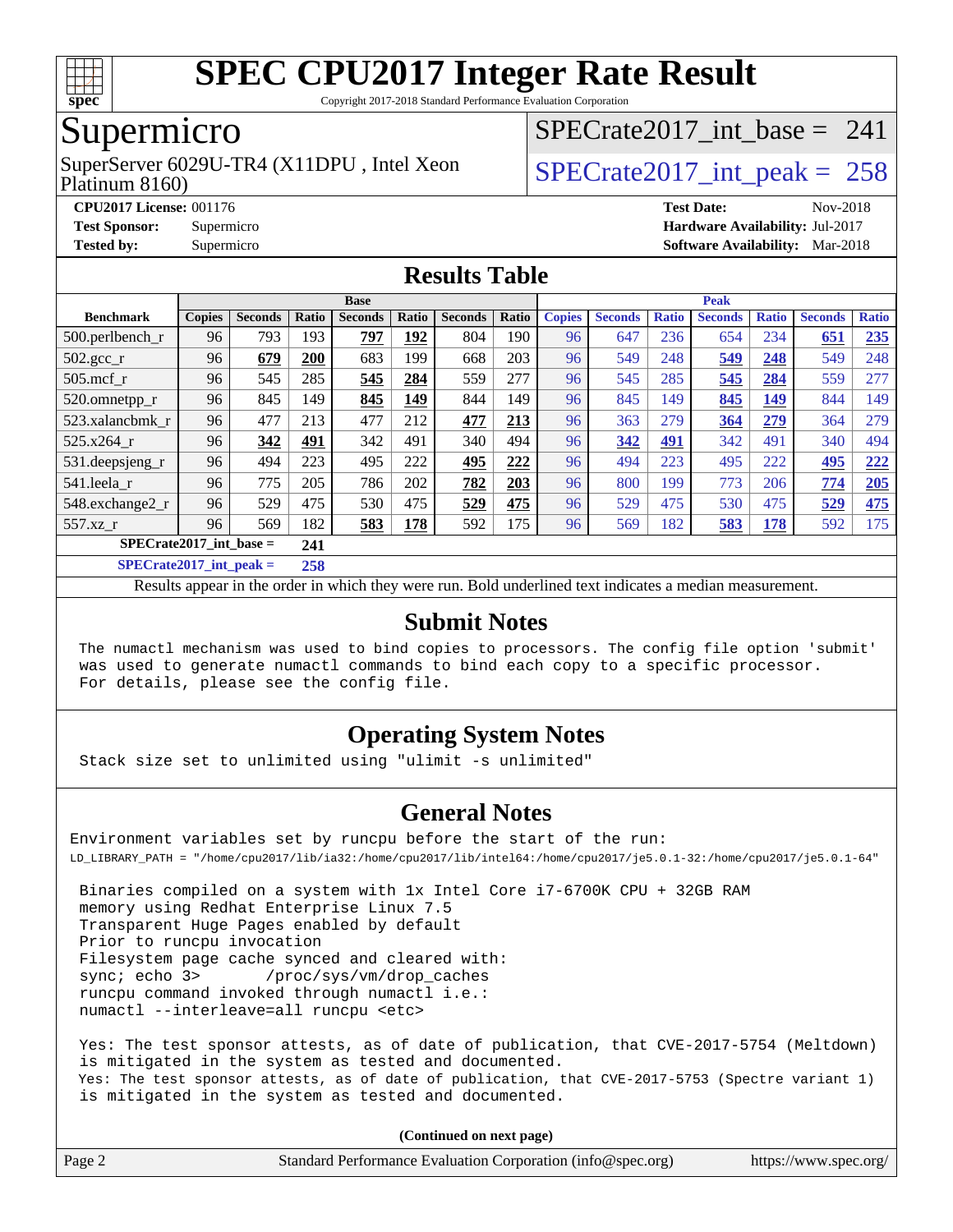

Copyright 2017-2018 Standard Performance Evaluation Corporation

### Supermicro

Platinum 8160) SuperServer  $6029$ U-TR4 (X11DPU, Intel Xeon  $SPECrate2017$  int peak = 258

 $SPECrate2017\_int\_base = 241$ 

**[Tested by:](http://www.spec.org/auto/cpu2017/Docs/result-fields.html#Testedby)** Supermicro **[Software Availability:](http://www.spec.org/auto/cpu2017/Docs/result-fields.html#SoftwareAvailability)** Mar-2018

**[CPU2017 License:](http://www.spec.org/auto/cpu2017/Docs/result-fields.html#CPU2017License)** 001176 **[Test Date:](http://www.spec.org/auto/cpu2017/Docs/result-fields.html#TestDate)** Nov-2018 **[Test Sponsor:](http://www.spec.org/auto/cpu2017/Docs/result-fields.html#TestSponsor)** Supermicro **[Hardware Availability:](http://www.spec.org/auto/cpu2017/Docs/result-fields.html#HardwareAvailability)** Jul-2017

#### **[General Notes \(Continued\)](http://www.spec.org/auto/cpu2017/Docs/result-fields.html#GeneralNotes)**

 Yes: The test sponsor attests, as of date of publication, that CVE-2017-5715 (Spectre variant 2) is mitigated in the system as tested and documented. jemalloc, a general purpose malloc implementation built with the RedHat Enterprise 7.5, and the system compiler gcc 4.8.5 sources available from jemalloc.net or <https://github.com/jemalloc/jemalloc/releases>

#### **[Platform Notes](http://www.spec.org/auto/cpu2017/Docs/result-fields.html#PlatformNotes)**

Page 3 Standard Performance Evaluation Corporation [\(info@spec.org\)](mailto:info@spec.org) <https://www.spec.org/> BIOS Settings: LLC prefetch = Enable Power Technology = Custom Power Performance Tuning = BIOS Controls EPB ENERGY\_PERF\_BIAS\_CFG mode = Extreme Performance Hardware P-state = Out of Band Mode SNC = Enable XPT Prefetch = Enable Stale AtoS = Enable LLC dead line alloc = Disable IMC Interleaving = 1-way Interleave SDDC Plus One = Disable ADDDC Sparing = Disable Patrol Scrub = Disable Sysinfo program /home/cpu2017/bin/sysinfo Rev: r5974 of 2018-05-19 9bcde8f2999c33d61f64985e45859ea9 running on linux-ima8 Mon Nov 5 15:15:38 2018 SUT (System Under Test) info as seen by some common utilities. For more information on this section, see <https://www.spec.org/cpu2017/Docs/config.html#sysinfo> From /proc/cpuinfo model name : Intel(R) Xeon(R) Platinum 8160 CPU @ 2.10GHz 2 "physical id"s (chips) 96 "processors" cores, siblings (Caution: counting these is hw and system dependent. The following excerpts from /proc/cpuinfo might not be reliable. Use with caution.) cpu cores : 24 siblings : 48 physical 0: cores 0 1 2 3 4 5 8 9 10 11 12 13 16 17 18 19 20 21 24 25 26 27 28 29 physical 1: cores 0 1 2 3 4 5 8 9 10 11 12 13 16 17 18 19 20 21 24 25 26 27 28 29 From lscpu: Architecture: x86\_64 CPU op-mode(s): 32-bit, 64-bit Byte Order: Little Endian CPU(s): 96 **(Continued on next page)**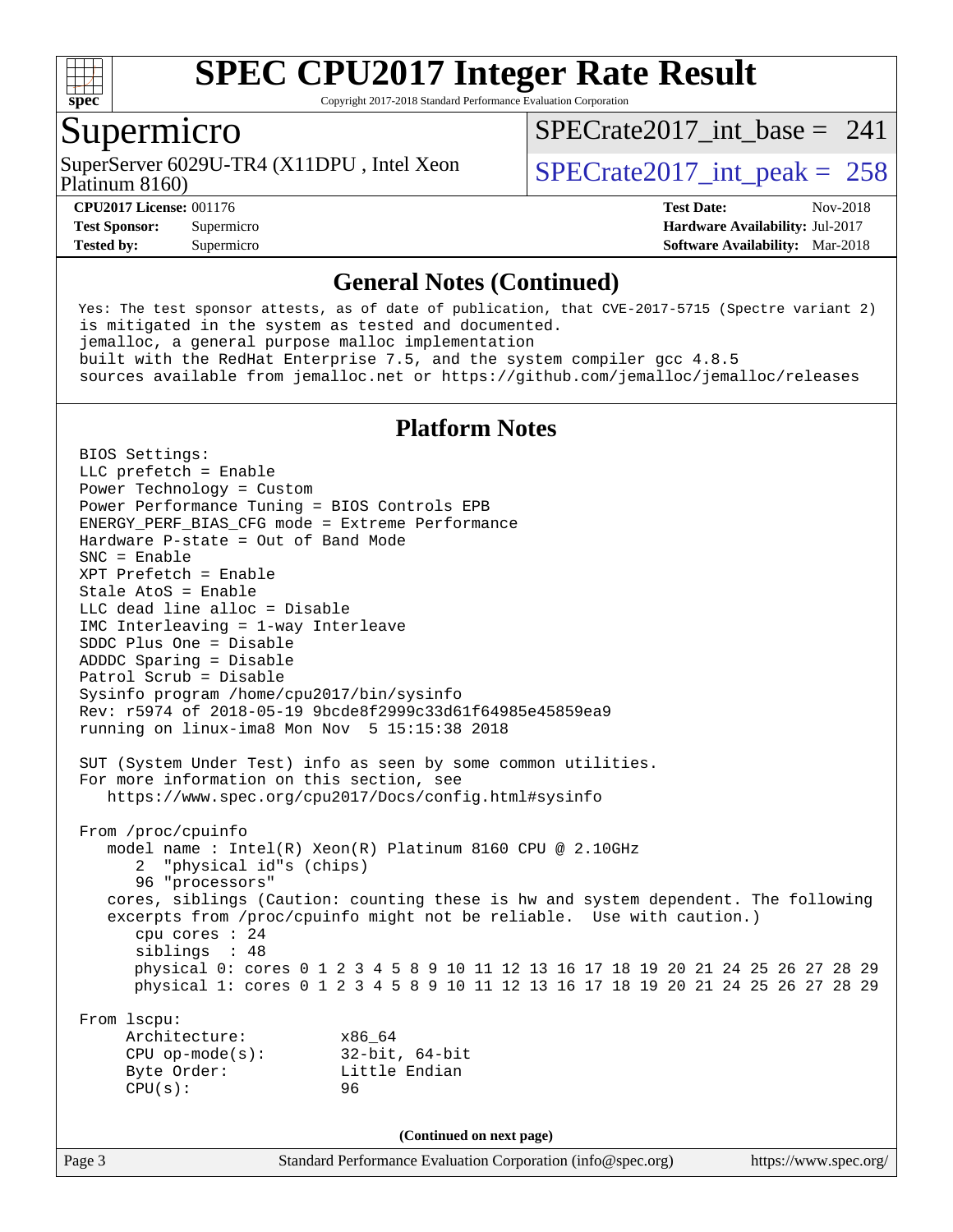

Copyright 2017-2018 Standard Performance Evaluation Corporation

# Supermicro

Platinum 8160) SuperServer 6029U-TR4 (X11DPU, Intel Xeon  $SPECrate2017\_int\_peak = 258$ 

 $SPECrate2017\_int\_base = 241$ 

**[CPU2017 License:](http://www.spec.org/auto/cpu2017/Docs/result-fields.html#CPU2017License)** 001176 **[Test Date:](http://www.spec.org/auto/cpu2017/Docs/result-fields.html#TestDate)** Nov-2018

**[Test Sponsor:](http://www.spec.org/auto/cpu2017/Docs/result-fields.html#TestSponsor)** Supermicro **[Hardware Availability:](http://www.spec.org/auto/cpu2017/Docs/result-fields.html#HardwareAvailability)** Jul-2017 **[Tested by:](http://www.spec.org/auto/cpu2017/Docs/result-fields.html#Testedby)** Supermicro **[Software Availability:](http://www.spec.org/auto/cpu2017/Docs/result-fields.html#SoftwareAvailability)** Mar-2018

#### **[Platform Notes \(Continued\)](http://www.spec.org/auto/cpu2017/Docs/result-fields.html#PlatformNotes)**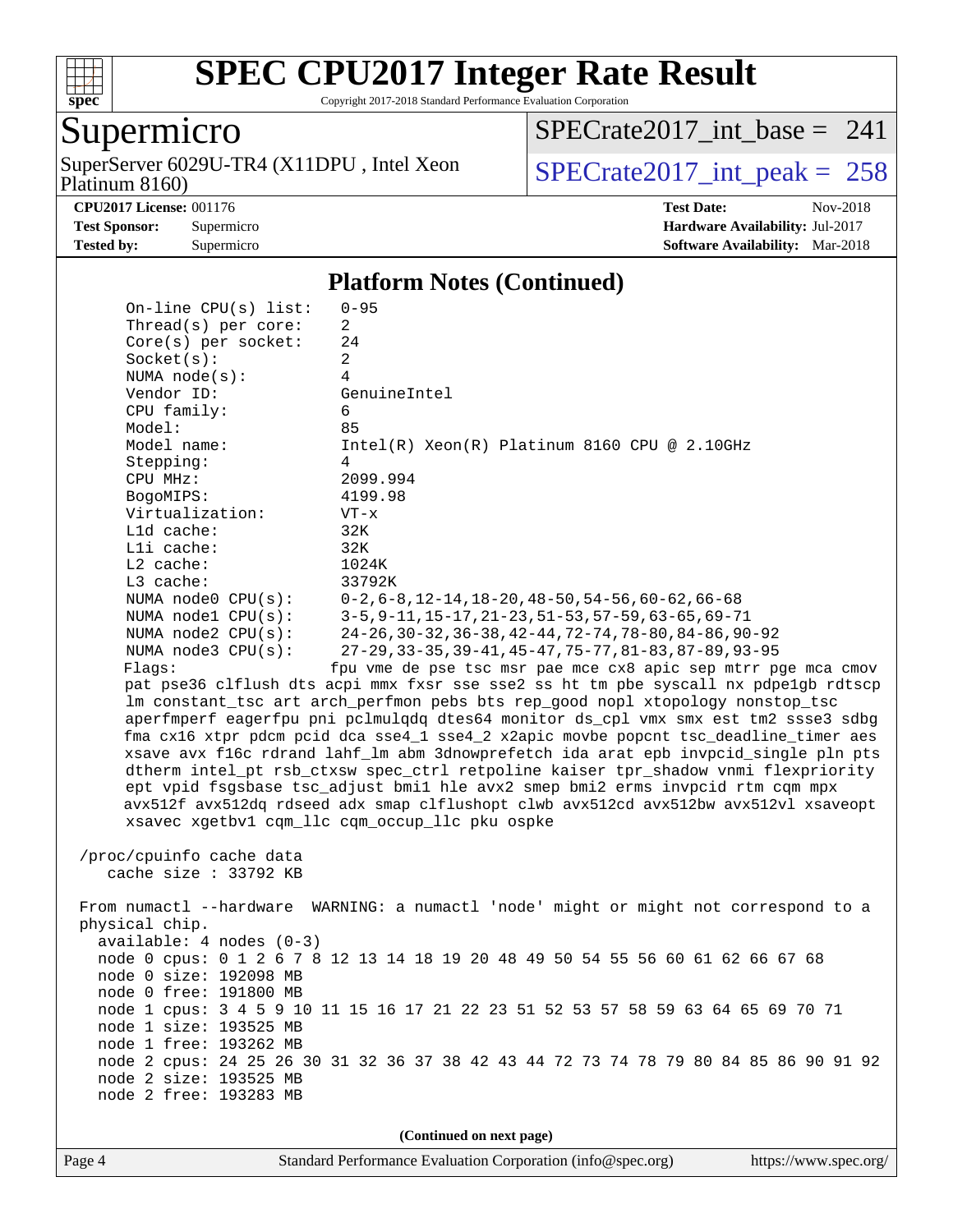

Copyright 2017-2018 Standard Performance Evaluation Corporation

### Supermicro

Platinum 8160) SuperServer  $6029$ U-TR4 (X11DPU, Intel Xeon  $SPECrate2017$  int peak = 258

 $SPECrate2017\_int\_base = 241$ 

**[CPU2017 License:](http://www.spec.org/auto/cpu2017/Docs/result-fields.html#CPU2017License)** 001176 **[Test Date:](http://www.spec.org/auto/cpu2017/Docs/result-fields.html#TestDate)** Nov-2018

**[Test Sponsor:](http://www.spec.org/auto/cpu2017/Docs/result-fields.html#TestSponsor)** Supermicro **[Hardware Availability:](http://www.spec.org/auto/cpu2017/Docs/result-fields.html#HardwareAvailability)** Jul-2017 **[Tested by:](http://www.spec.org/auto/cpu2017/Docs/result-fields.html#Testedby)** Supermicro **[Software Availability:](http://www.spec.org/auto/cpu2017/Docs/result-fields.html#SoftwareAvailability)** Mar-2018

#### **[Platform Notes \(Continued\)](http://www.spec.org/auto/cpu2017/Docs/result-fields.html#PlatformNotes)**

 node 3 cpus: 27 28 29 33 34 35 39 40 41 45 46 47 75 76 77 81 82 83 87 88 89 93 94 95 node 3 size: 193522 MB node 3 free: 193258 MB node distances: node 0 1 2 3 0: 10 11 21 21 1: 11 10 21 21 2: 21 21 10 11 3: 21 21 11 10 From /proc/meminfo MemTotal: 791216120 kB HugePages\_Total: 0 Hugepagesize: 2048 kB From /etc/\*release\* /etc/\*version\* SuSE-release: SUSE Linux Enterprise Server 12 (x86\_64) VERSION = 12 PATCHLEVEL = 3 # This file is deprecated and will be removed in a future service pack or release. # Please check /etc/os-release for details about this release. os-release: NAME="SLES" VERSION="12-SP3" VERSION\_ID="12.3" PRETTY\_NAME="SUSE Linux Enterprise Server 12 SP3" ID="sles" ANSI\_COLOR="0;32" CPE\_NAME="cpe:/o:suse:sles:12:sp3" uname -a: Linux linux-ima8 4.4.114-94.11-default #1 SMP Thu Feb 1 19:28:26 UTC 2018 (4309ff9) x86\_64 x86\_64 x86\_64 GNU/Linux Kernel self-reported vulnerability status: CVE-2017-5754 (Meltdown): Mitigation: PTI CVE-2017-5753 (Spectre variant 1): Mitigation: Barriers CVE-2017-5715 (Spectre variant 2): Mitigation: IBRS+IBPB run-level 3 Nov 5 14:41 SPEC is set to: /home/cpu2017 Filesystem Type Size Used Avail Use% Mounted on /dev/sda4 xfs 145G 4.1G 141G 3% /home **(Continued on next page)**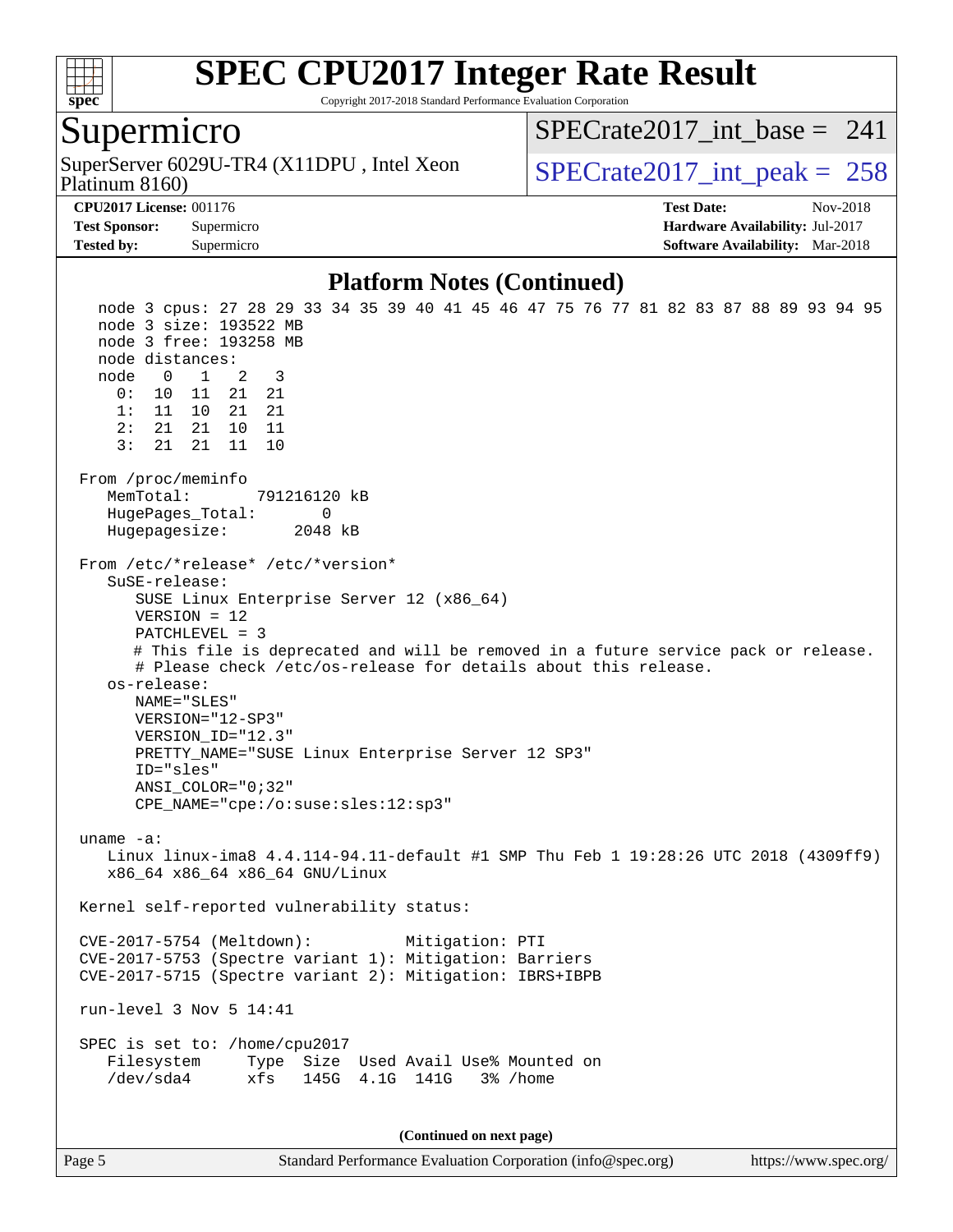

Copyright 2017-2018 Standard Performance Evaluation Corporation

## Supermicro

Platinum 8160) SuperServer  $6029$ U-TR4 (X11DPU, Intel Xeon  $SPECrate2017\_int\_peak = 258$ 

[SPECrate2017\\_int\\_base =](http://www.spec.org/auto/cpu2017/Docs/result-fields.html#SPECrate2017intbase) 241

**[Tested by:](http://www.spec.org/auto/cpu2017/Docs/result-fields.html#Testedby)** Supermicro **[Software Availability:](http://www.spec.org/auto/cpu2017/Docs/result-fields.html#SoftwareAvailability)** Mar-2018

**[CPU2017 License:](http://www.spec.org/auto/cpu2017/Docs/result-fields.html#CPU2017License)** 001176 **[Test Date:](http://www.spec.org/auto/cpu2017/Docs/result-fields.html#TestDate)** Nov-2018 **[Test Sponsor:](http://www.spec.org/auto/cpu2017/Docs/result-fields.html#TestSponsor)** Supermicro **[Hardware Availability:](http://www.spec.org/auto/cpu2017/Docs/result-fields.html#HardwareAvailability)** Jul-2017

#### **[Platform Notes \(Continued\)](http://www.spec.org/auto/cpu2017/Docs/result-fields.html#PlatformNotes)**

 Additional information from dmidecode follows. WARNING: Use caution when you interpret this section. The 'dmidecode' program reads system data which is "intended to allow hardware to be accurately determined", but the intent may not be met, as there are frequent changes to hardware, firmware, and the "DMTF SMBIOS" standard. BIOS American Megatrends Inc. 2.1a 08/23/2018 Memory: 24x Samsung M393A4K40BB2-CTD 32 GB 2 rank 2666

(End of data from sysinfo program)

#### **[Compiler Version Notes](http://www.spec.org/auto/cpu2017/Docs/result-fields.html#CompilerVersionNotes)**

| Page 6                   | Standard Performance Evaluation Corporation (info@spec.org)<br>https://www.spec.org/                  |  |  |  |  |
|--------------------------|-------------------------------------------------------------------------------------------------------|--|--|--|--|
| (Continued on next page) |                                                                                                       |  |  |  |  |
|                          | $FC$ 548. exchange2 $r(base)$                                                                         |  |  |  |  |
|                          | icpc (ICC) 18.0.2 20180210<br>Copyright (C) 1985-2018 Intel Corporation. All rights reserved.         |  |  |  |  |
|                          | CXXC 520.omnetpp_r(peak) 523.xalancbmk_r(peak) 531.deepsjeng_r(peak)<br>541.leela_r(peak)             |  |  |  |  |
|                          | icpc (ICC) 18.0.2 20180210<br>Copyright (C) 1985-2018 Intel Corporation. All rights reserved.         |  |  |  |  |
|                          | CXXC 520.omnetpp $r(base)$ 523.xalancbmk $r(base)$ 531.deepsjeng $r(base)$<br>$541.$ leela_r(base)    |  |  |  |  |
|                          | icc (ICC) 18.0.2 20180210<br>Copyright (C) 1985-2018 Intel Corporation. All rights reserved.          |  |  |  |  |
| CC.                      | $500.perlbench_r(peak)$ $502.gcc_r(peak)$ $505.mcf_r(peak)$ $525. x264_r(peak)$<br>$557. xz_r (peak)$ |  |  |  |  |
|                          | icc (ICC) 18.0.2 20180210<br>Copyright (C) 1985-2018 Intel Corporation. All rights reserved.          |  |  |  |  |
| CC.                      | 500.perlbench_r(base) 502.gcc_r(base) 505.mcf_r(base) 525.x264_r(base)<br>$557. xz_r(base)$           |  |  |  |  |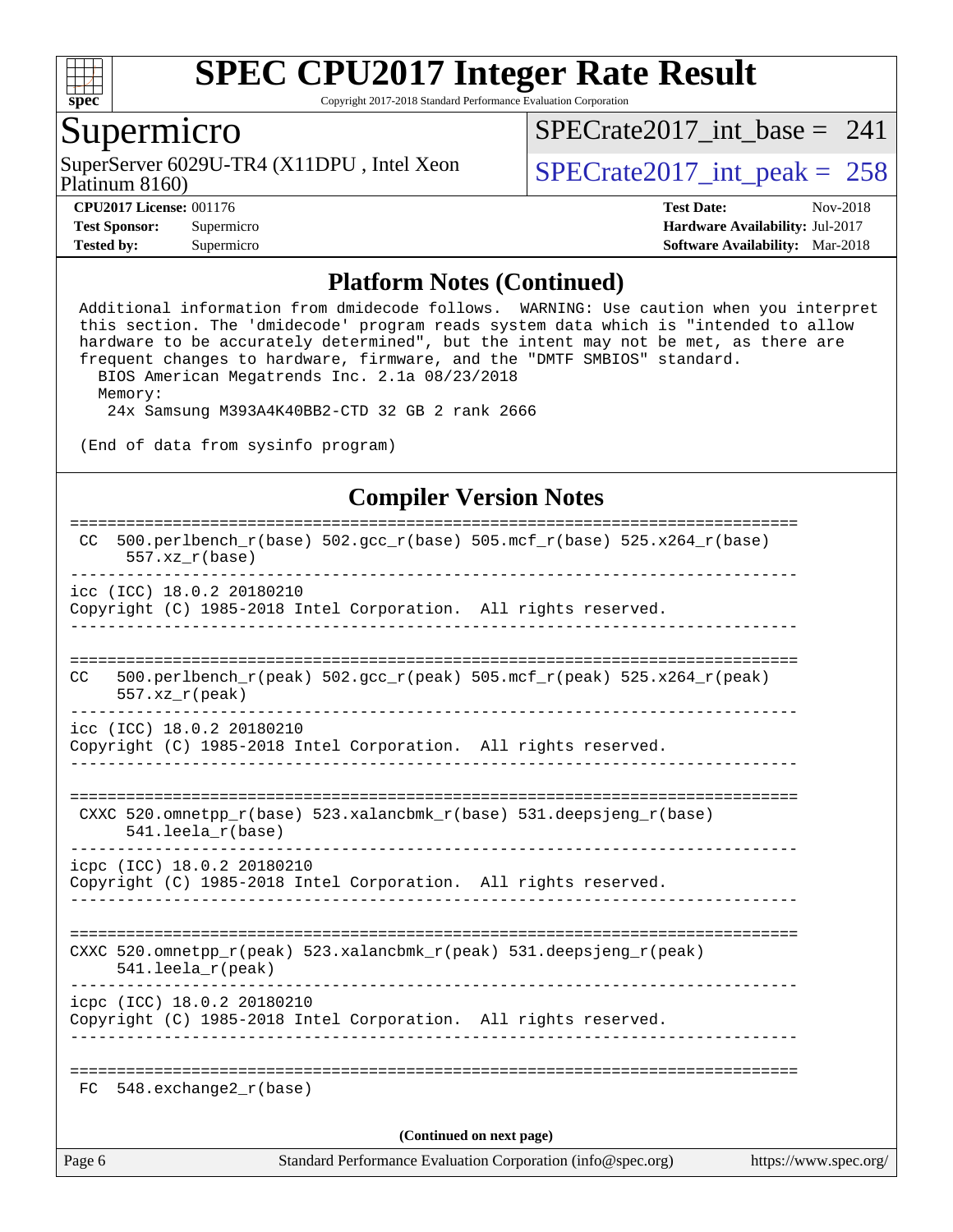

Copyright 2017-2018 Standard Performance Evaluation Corporation

## Supermicro

Platinum 8160) SuperServer  $6029$ U-TR4 (X11DPU, Intel Xeon  $SPECrate2017$  int peak = 258

[SPECrate2017\\_int\\_base =](http://www.spec.org/auto/cpu2017/Docs/result-fields.html#SPECrate2017intbase) 241

**[CPU2017 License:](http://www.spec.org/auto/cpu2017/Docs/result-fields.html#CPU2017License)** 001176 **[Test Date:](http://www.spec.org/auto/cpu2017/Docs/result-fields.html#TestDate)** Nov-2018 **[Test Sponsor:](http://www.spec.org/auto/cpu2017/Docs/result-fields.html#TestSponsor)** Supermicro **[Hardware Availability:](http://www.spec.org/auto/cpu2017/Docs/result-fields.html#HardwareAvailability)** Jul-2017 **[Tested by:](http://www.spec.org/auto/cpu2017/Docs/result-fields.html#Testedby)** Supermicro **[Software Availability:](http://www.spec.org/auto/cpu2017/Docs/result-fields.html#SoftwareAvailability)** Mar-2018

### **[Compiler Version Notes \(Continued\)](http://www.spec.org/auto/cpu2017/Docs/result-fields.html#CompilerVersionNotes)**

----------------------------------------------------------------------------- ifort (IFORT) 18.0.2 20180210 Copyright (C) 1985-2018 Intel Corporation. All rights reserved. ------------------------------------------------------------------------------ ============================================================================== FC 548.exchange2\_r(peak) ----------------------------------------------------------------------------- ifort (IFORT) 18.0.2 20180210

Copyright (C) 1985-2018 Intel Corporation. All rights reserved. ------------------------------------------------------------------------------

# **[Base Compiler Invocation](http://www.spec.org/auto/cpu2017/Docs/result-fields.html#BaseCompilerInvocation)**

[C benchmarks](http://www.spec.org/auto/cpu2017/Docs/result-fields.html#Cbenchmarks): [icc -m64 -std=c11](http://www.spec.org/cpu2017/results/res2018q4/cpu2017-20181112-09655.flags.html#user_CCbase_intel_icc_64bit_c11_33ee0cdaae7deeeab2a9725423ba97205ce30f63b9926c2519791662299b76a0318f32ddfffdc46587804de3178b4f9328c46fa7c2b0cd779d7a61945c91cd35)

[C++ benchmarks:](http://www.spec.org/auto/cpu2017/Docs/result-fields.html#CXXbenchmarks) [icpc -m64](http://www.spec.org/cpu2017/results/res2018q4/cpu2017-20181112-09655.flags.html#user_CXXbase_intel_icpc_64bit_4ecb2543ae3f1412ef961e0650ca070fec7b7afdcd6ed48761b84423119d1bf6bdf5cad15b44d48e7256388bc77273b966e5eb805aefd121eb22e9299b2ec9d9)

[Fortran benchmarks](http://www.spec.org/auto/cpu2017/Docs/result-fields.html#Fortranbenchmarks): [ifort -m64](http://www.spec.org/cpu2017/results/res2018q4/cpu2017-20181112-09655.flags.html#user_FCbase_intel_ifort_64bit_24f2bb282fbaeffd6157abe4f878425411749daecae9a33200eee2bee2fe76f3b89351d69a8130dd5949958ce389cf37ff59a95e7a40d588e8d3a57e0c3fd751)

# **[Base Portability Flags](http://www.spec.org/auto/cpu2017/Docs/result-fields.html#BasePortabilityFlags)**

 500.perlbench\_r: [-DSPEC\\_LP64](http://www.spec.org/cpu2017/results/res2018q4/cpu2017-20181112-09655.flags.html#b500.perlbench_r_basePORTABILITY_DSPEC_LP64) [-DSPEC\\_LINUX\\_X64](http://www.spec.org/cpu2017/results/res2018q4/cpu2017-20181112-09655.flags.html#b500.perlbench_r_baseCPORTABILITY_DSPEC_LINUX_X64) 502.gcc\_r: [-DSPEC\\_LP64](http://www.spec.org/cpu2017/results/res2018q4/cpu2017-20181112-09655.flags.html#suite_basePORTABILITY502_gcc_r_DSPEC_LP64) 505.mcf\_r: [-DSPEC\\_LP64](http://www.spec.org/cpu2017/results/res2018q4/cpu2017-20181112-09655.flags.html#suite_basePORTABILITY505_mcf_r_DSPEC_LP64) 520.omnetpp\_r: [-DSPEC\\_LP64](http://www.spec.org/cpu2017/results/res2018q4/cpu2017-20181112-09655.flags.html#suite_basePORTABILITY520_omnetpp_r_DSPEC_LP64) 523.xalancbmk\_r: [-DSPEC\\_LP64](http://www.spec.org/cpu2017/results/res2018q4/cpu2017-20181112-09655.flags.html#suite_basePORTABILITY523_xalancbmk_r_DSPEC_LP64) [-DSPEC\\_LINUX](http://www.spec.org/cpu2017/results/res2018q4/cpu2017-20181112-09655.flags.html#b523.xalancbmk_r_baseCXXPORTABILITY_DSPEC_LINUX) 525.x264\_r: [-DSPEC\\_LP64](http://www.spec.org/cpu2017/results/res2018q4/cpu2017-20181112-09655.flags.html#suite_basePORTABILITY525_x264_r_DSPEC_LP64) 531.deepsjeng\_r: [-DSPEC\\_LP64](http://www.spec.org/cpu2017/results/res2018q4/cpu2017-20181112-09655.flags.html#suite_basePORTABILITY531_deepsjeng_r_DSPEC_LP64) 541.leela\_r: [-DSPEC\\_LP64](http://www.spec.org/cpu2017/results/res2018q4/cpu2017-20181112-09655.flags.html#suite_basePORTABILITY541_leela_r_DSPEC_LP64) 548.exchange2\_r: [-DSPEC\\_LP64](http://www.spec.org/cpu2017/results/res2018q4/cpu2017-20181112-09655.flags.html#suite_basePORTABILITY548_exchange2_r_DSPEC_LP64) 557.xz\_r: [-DSPEC\\_LP64](http://www.spec.org/cpu2017/results/res2018q4/cpu2017-20181112-09655.flags.html#suite_basePORTABILITY557_xz_r_DSPEC_LP64)

# **[Base Optimization Flags](http://www.spec.org/auto/cpu2017/Docs/result-fields.html#BaseOptimizationFlags)**

[C benchmarks](http://www.spec.org/auto/cpu2017/Docs/result-fields.html#Cbenchmarks):

[-Wl,-z,muldefs](http://www.spec.org/cpu2017/results/res2018q4/cpu2017-20181112-09655.flags.html#user_CCbase_link_force_multiple1_b4cbdb97b34bdee9ceefcfe54f4c8ea74255f0b02a4b23e853cdb0e18eb4525ac79b5a88067c842dd0ee6996c24547a27a4b99331201badda8798ef8a743f577) [-xCORE-AVX512](http://www.spec.org/cpu2017/results/res2018q4/cpu2017-20181112-09655.flags.html#user_CCbase_f-xCORE-AVX512) [-ipo](http://www.spec.org/cpu2017/results/res2018q4/cpu2017-20181112-09655.flags.html#user_CCbase_f-ipo) [-O3](http://www.spec.org/cpu2017/results/res2018q4/cpu2017-20181112-09655.flags.html#user_CCbase_f-O3) [-no-prec-div](http://www.spec.org/cpu2017/results/res2018q4/cpu2017-20181112-09655.flags.html#user_CCbase_f-no-prec-div) [-qopt-mem-layout-trans=3](http://www.spec.org/cpu2017/results/res2018q4/cpu2017-20181112-09655.flags.html#user_CCbase_f-qopt-mem-layout-trans_de80db37974c74b1f0e20d883f0b675c88c3b01e9d123adea9b28688d64333345fb62bc4a798493513fdb68f60282f9a726aa07f478b2f7113531aecce732043) [-L/usr/local/je5.0.1-64/lib](http://www.spec.org/cpu2017/results/res2018q4/cpu2017-20181112-09655.flags.html#user_CCbase_jemalloc_link_path64_4b10a636b7bce113509b17f3bd0d6226c5fb2346b9178c2d0232c14f04ab830f976640479e5c33dc2bcbbdad86ecfb6634cbbd4418746f06f368b512fced5394) [-ljemalloc](http://www.spec.org/cpu2017/results/res2018q4/cpu2017-20181112-09655.flags.html#user_CCbase_jemalloc_link_lib_d1249b907c500fa1c0672f44f562e3d0f79738ae9e3c4a9c376d49f265a04b9c99b167ecedbf6711b3085be911c67ff61f150a17b3472be731631ba4d0471706)

**(Continued on next page)**

Page 7 Standard Performance Evaluation Corporation [\(info@spec.org\)](mailto:info@spec.org) <https://www.spec.org/>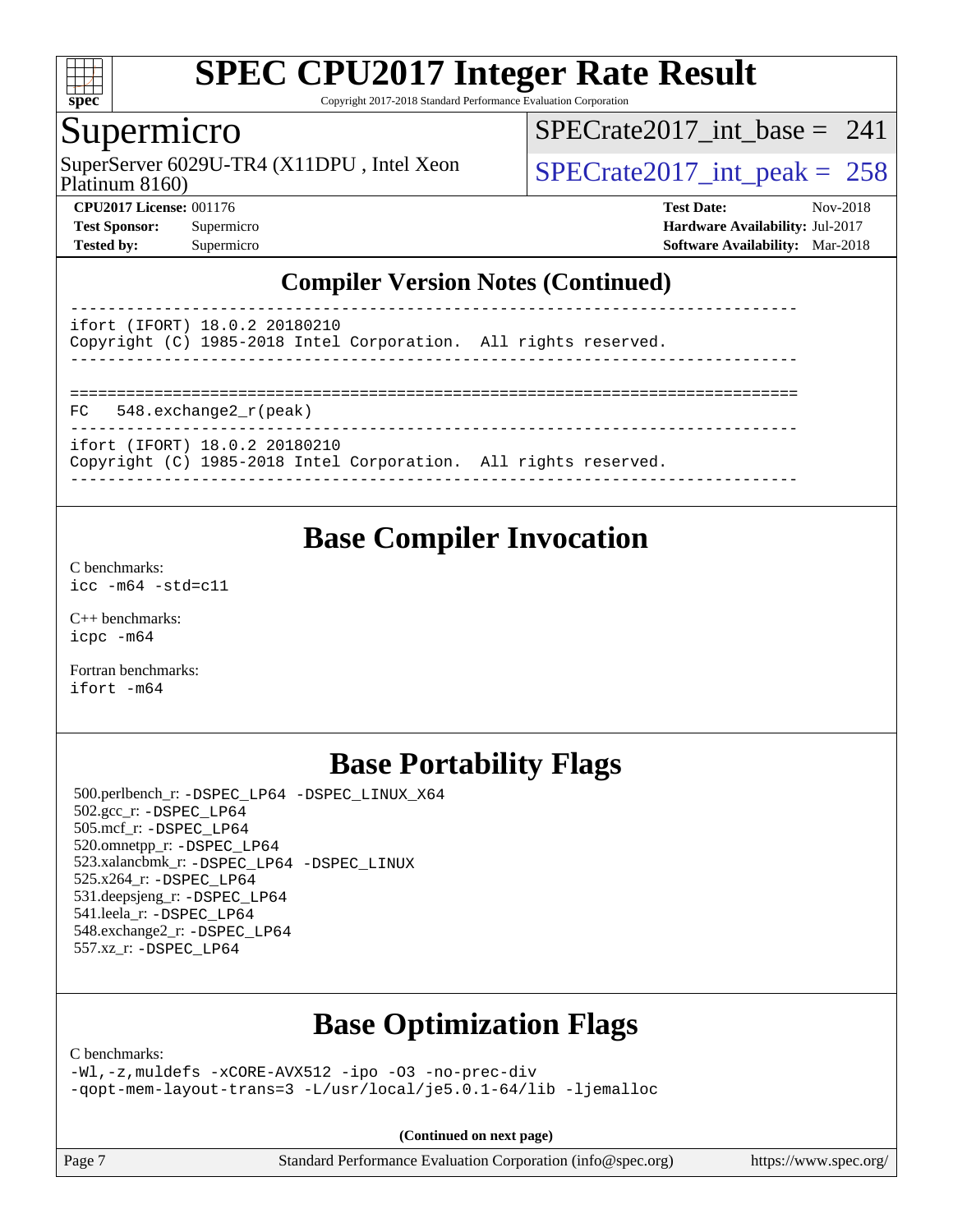

Copyright 2017-2018 Standard Performance Evaluation Corporation

## Supermicro

Platinum 8160) SuperServer  $6029$ U-TR4 (X11DPU, Intel Xeon  $SPECrate2017$  int peak = 258

[SPECrate2017\\_int\\_base =](http://www.spec.org/auto/cpu2017/Docs/result-fields.html#SPECrate2017intbase) 241

**[CPU2017 License:](http://www.spec.org/auto/cpu2017/Docs/result-fields.html#CPU2017License)** 001176 **[Test Date:](http://www.spec.org/auto/cpu2017/Docs/result-fields.html#TestDate)** Nov-2018 **[Test Sponsor:](http://www.spec.org/auto/cpu2017/Docs/result-fields.html#TestSponsor)** Supermicro **[Hardware Availability:](http://www.spec.org/auto/cpu2017/Docs/result-fields.html#HardwareAvailability)** Jul-2017 **[Tested by:](http://www.spec.org/auto/cpu2017/Docs/result-fields.html#Testedby)** Supermicro **[Software Availability:](http://www.spec.org/auto/cpu2017/Docs/result-fields.html#SoftwareAvailability)** Mar-2018

# **[Base Optimization Flags \(Continued\)](http://www.spec.org/auto/cpu2017/Docs/result-fields.html#BaseOptimizationFlags)**

[C++ benchmarks:](http://www.spec.org/auto/cpu2017/Docs/result-fields.html#CXXbenchmarks)

[-Wl,-z,muldefs](http://www.spec.org/cpu2017/results/res2018q4/cpu2017-20181112-09655.flags.html#user_CXXbase_link_force_multiple1_b4cbdb97b34bdee9ceefcfe54f4c8ea74255f0b02a4b23e853cdb0e18eb4525ac79b5a88067c842dd0ee6996c24547a27a4b99331201badda8798ef8a743f577) [-xCORE-AVX512](http://www.spec.org/cpu2017/results/res2018q4/cpu2017-20181112-09655.flags.html#user_CXXbase_f-xCORE-AVX512) [-ipo](http://www.spec.org/cpu2017/results/res2018q4/cpu2017-20181112-09655.flags.html#user_CXXbase_f-ipo) [-O3](http://www.spec.org/cpu2017/results/res2018q4/cpu2017-20181112-09655.flags.html#user_CXXbase_f-O3) [-no-prec-div](http://www.spec.org/cpu2017/results/res2018q4/cpu2017-20181112-09655.flags.html#user_CXXbase_f-no-prec-div) [-qopt-mem-layout-trans=3](http://www.spec.org/cpu2017/results/res2018q4/cpu2017-20181112-09655.flags.html#user_CXXbase_f-qopt-mem-layout-trans_de80db37974c74b1f0e20d883f0b675c88c3b01e9d123adea9b28688d64333345fb62bc4a798493513fdb68f60282f9a726aa07f478b2f7113531aecce732043) [-L/usr/local/je5.0.1-64/lib](http://www.spec.org/cpu2017/results/res2018q4/cpu2017-20181112-09655.flags.html#user_CXXbase_jemalloc_link_path64_4b10a636b7bce113509b17f3bd0d6226c5fb2346b9178c2d0232c14f04ab830f976640479e5c33dc2bcbbdad86ecfb6634cbbd4418746f06f368b512fced5394) [-ljemalloc](http://www.spec.org/cpu2017/results/res2018q4/cpu2017-20181112-09655.flags.html#user_CXXbase_jemalloc_link_lib_d1249b907c500fa1c0672f44f562e3d0f79738ae9e3c4a9c376d49f265a04b9c99b167ecedbf6711b3085be911c67ff61f150a17b3472be731631ba4d0471706)

#### [Fortran benchmarks](http://www.spec.org/auto/cpu2017/Docs/result-fields.html#Fortranbenchmarks):

[-Wl,-z,muldefs](http://www.spec.org/cpu2017/results/res2018q4/cpu2017-20181112-09655.flags.html#user_FCbase_link_force_multiple1_b4cbdb97b34bdee9ceefcfe54f4c8ea74255f0b02a4b23e853cdb0e18eb4525ac79b5a88067c842dd0ee6996c24547a27a4b99331201badda8798ef8a743f577) [-xCORE-AVX512](http://www.spec.org/cpu2017/results/res2018q4/cpu2017-20181112-09655.flags.html#user_FCbase_f-xCORE-AVX512) [-ipo](http://www.spec.org/cpu2017/results/res2018q4/cpu2017-20181112-09655.flags.html#user_FCbase_f-ipo) [-O3](http://www.spec.org/cpu2017/results/res2018q4/cpu2017-20181112-09655.flags.html#user_FCbase_f-O3) [-no-prec-div](http://www.spec.org/cpu2017/results/res2018q4/cpu2017-20181112-09655.flags.html#user_FCbase_f-no-prec-div) [-qopt-mem-layout-trans=3](http://www.spec.org/cpu2017/results/res2018q4/cpu2017-20181112-09655.flags.html#user_FCbase_f-qopt-mem-layout-trans_de80db37974c74b1f0e20d883f0b675c88c3b01e9d123adea9b28688d64333345fb62bc4a798493513fdb68f60282f9a726aa07f478b2f7113531aecce732043) [-nostandard-realloc-lhs](http://www.spec.org/cpu2017/results/res2018q4/cpu2017-20181112-09655.flags.html#user_FCbase_f_2003_std_realloc_82b4557e90729c0f113870c07e44d33d6f5a304b4f63d4c15d2d0f1fab99f5daaed73bdb9275d9ae411527f28b936061aa8b9c8f2d63842963b95c9dd6426b8a) [-L/usr/local/je5.0.1-64/lib](http://www.spec.org/cpu2017/results/res2018q4/cpu2017-20181112-09655.flags.html#user_FCbase_jemalloc_link_path64_4b10a636b7bce113509b17f3bd0d6226c5fb2346b9178c2d0232c14f04ab830f976640479e5c33dc2bcbbdad86ecfb6634cbbd4418746f06f368b512fced5394) [-ljemalloc](http://www.spec.org/cpu2017/results/res2018q4/cpu2017-20181112-09655.flags.html#user_FCbase_jemalloc_link_lib_d1249b907c500fa1c0672f44f562e3d0f79738ae9e3c4a9c376d49f265a04b9c99b167ecedbf6711b3085be911c67ff61f150a17b3472be731631ba4d0471706)

# **[Peak Compiler Invocation](http://www.spec.org/auto/cpu2017/Docs/result-fields.html#PeakCompilerInvocation)**

[C benchmarks \(except as noted below\)](http://www.spec.org/auto/cpu2017/Docs/result-fields.html#Cbenchmarksexceptasnotedbelow): [icc -m64 -std=c11](http://www.spec.org/cpu2017/results/res2018q4/cpu2017-20181112-09655.flags.html#user_CCpeak_intel_icc_64bit_c11_33ee0cdaae7deeeab2a9725423ba97205ce30f63b9926c2519791662299b76a0318f32ddfffdc46587804de3178b4f9328c46fa7c2b0cd779d7a61945c91cd35)

502.gcc\_r: [icc -m32 -std=c11 -L/home/prasadj/specdev/IC18u2\\_Internal/lin\\_18\\_0\\_20180210/compiler/lib/ia32\\_lin](http://www.spec.org/cpu2017/results/res2018q4/cpu2017-20181112-09655.flags.html#user_peakCCLD502_gcc_r_intel_icc_a481ac844e7127046fad14d498c730a1848fa901fbbb2c3dfdd5e9fbbac777c8009953946d55d8b6afe8ed0da70dd2b4f8dedbdf7ab1ee211ba70d24a5d89f85)

[C++ benchmarks \(except as noted below\):](http://www.spec.org/auto/cpu2017/Docs/result-fields.html#CXXbenchmarksexceptasnotedbelow) [icpc -m64](http://www.spec.org/cpu2017/results/res2018q4/cpu2017-20181112-09655.flags.html#user_CXXpeak_intel_icpc_64bit_4ecb2543ae3f1412ef961e0650ca070fec7b7afdcd6ed48761b84423119d1bf6bdf5cad15b44d48e7256388bc77273b966e5eb805aefd121eb22e9299b2ec9d9)

523.xalancbmk\_r: [icpc -m32 -L/home/prasadj/specdev/IC18u2\\_Internal/lin\\_18\\_0\\_20180210/compiler/lib/ia32\\_lin](http://www.spec.org/cpu2017/results/res2018q4/cpu2017-20181112-09655.flags.html#user_peakCXXLD523_xalancbmk_r_intel_icpc_c6d030cd79af6ea7d6fb64c57e8fe7ae8fe0b96fc5a3b3f4a10e3273b3d7fa9decd8263f6330cef23f751cb093a69fae84a2bf4c243500a8eed069248128076f)

[Fortran benchmarks](http://www.spec.org/auto/cpu2017/Docs/result-fields.html#Fortranbenchmarks): [ifort -m64](http://www.spec.org/cpu2017/results/res2018q4/cpu2017-20181112-09655.flags.html#user_FCpeak_intel_ifort_64bit_24f2bb282fbaeffd6157abe4f878425411749daecae9a33200eee2bee2fe76f3b89351d69a8130dd5949958ce389cf37ff59a95e7a40d588e8d3a57e0c3fd751)

# **[Peak Portability Flags](http://www.spec.org/auto/cpu2017/Docs/result-fields.html#PeakPortabilityFlags)**

 500.perlbench\_r: [-DSPEC\\_LP64](http://www.spec.org/cpu2017/results/res2018q4/cpu2017-20181112-09655.flags.html#b500.perlbench_r_peakPORTABILITY_DSPEC_LP64) [-DSPEC\\_LINUX\\_X64](http://www.spec.org/cpu2017/results/res2018q4/cpu2017-20181112-09655.flags.html#b500.perlbench_r_peakCPORTABILITY_DSPEC_LINUX_X64) 502.gcc\_r: [-D\\_FILE\\_OFFSET\\_BITS=64](http://www.spec.org/cpu2017/results/res2018q4/cpu2017-20181112-09655.flags.html#user_peakPORTABILITY502_gcc_r_file_offset_bits_64_5ae949a99b284ddf4e95728d47cb0843d81b2eb0e18bdfe74bbf0f61d0b064f4bda2f10ea5eb90e1dcab0e84dbc592acfc5018bc955c18609f94ddb8d550002c) 505.mcf\_r: [-DSPEC\\_LP64](http://www.spec.org/cpu2017/results/res2018q4/cpu2017-20181112-09655.flags.html#suite_peakPORTABILITY505_mcf_r_DSPEC_LP64) 520.omnetpp\_r: [-DSPEC\\_LP64](http://www.spec.org/cpu2017/results/res2018q4/cpu2017-20181112-09655.flags.html#suite_peakPORTABILITY520_omnetpp_r_DSPEC_LP64) 523.xalancbmk\_r: [-D\\_FILE\\_OFFSET\\_BITS=64](http://www.spec.org/cpu2017/results/res2018q4/cpu2017-20181112-09655.flags.html#user_peakPORTABILITY523_xalancbmk_r_file_offset_bits_64_5ae949a99b284ddf4e95728d47cb0843d81b2eb0e18bdfe74bbf0f61d0b064f4bda2f10ea5eb90e1dcab0e84dbc592acfc5018bc955c18609f94ddb8d550002c) [-DSPEC\\_LINUX](http://www.spec.org/cpu2017/results/res2018q4/cpu2017-20181112-09655.flags.html#b523.xalancbmk_r_peakCXXPORTABILITY_DSPEC_LINUX) 525.x264\_r: [-DSPEC\\_LP64](http://www.spec.org/cpu2017/results/res2018q4/cpu2017-20181112-09655.flags.html#suite_peakPORTABILITY525_x264_r_DSPEC_LP64) 531.deepsjeng\_r: [-DSPEC\\_LP64](http://www.spec.org/cpu2017/results/res2018q4/cpu2017-20181112-09655.flags.html#suite_peakPORTABILITY531_deepsjeng_r_DSPEC_LP64) 541.leela\_r: [-DSPEC\\_LP64](http://www.spec.org/cpu2017/results/res2018q4/cpu2017-20181112-09655.flags.html#suite_peakPORTABILITY541_leela_r_DSPEC_LP64) 548.exchange2\_r: [-DSPEC\\_LP64](http://www.spec.org/cpu2017/results/res2018q4/cpu2017-20181112-09655.flags.html#suite_peakPORTABILITY548_exchange2_r_DSPEC_LP64) 557.xz\_r: [-DSPEC\\_LP64](http://www.spec.org/cpu2017/results/res2018q4/cpu2017-20181112-09655.flags.html#suite_peakPORTABILITY557_xz_r_DSPEC_LP64)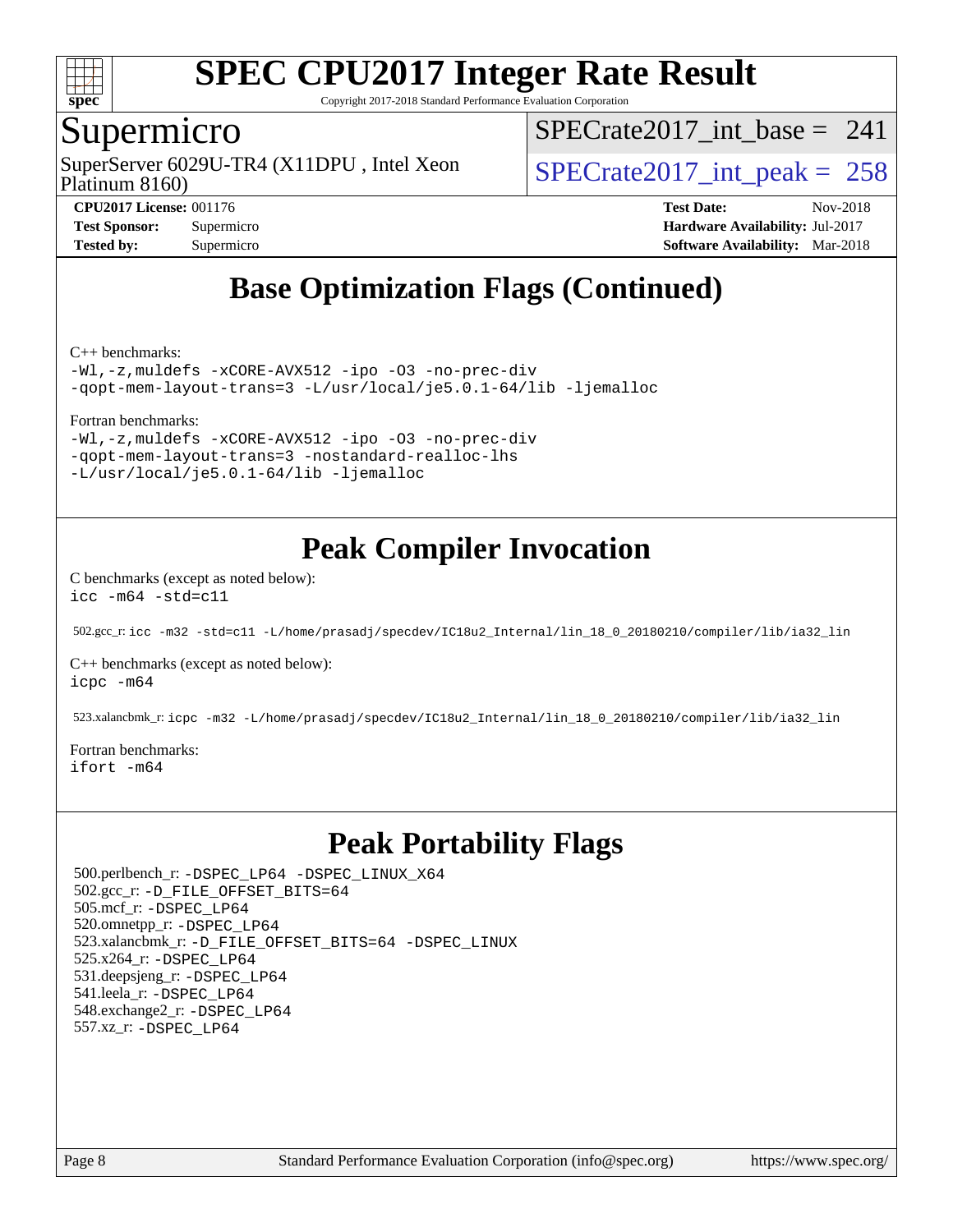

Copyright 2017-2018 Standard Performance Evaluation Corporation

## Supermicro

Platinum 8160) SuperServer  $6029$ U-TR4 (X11DPU, Intel Xeon  $SPECrate2017$  int peak = 258

 $SPECrate2017\_int\_base = 241$ 

**[CPU2017 License:](http://www.spec.org/auto/cpu2017/Docs/result-fields.html#CPU2017License)** 001176 **[Test Date:](http://www.spec.org/auto/cpu2017/Docs/result-fields.html#TestDate)** Nov-2018 **[Test Sponsor:](http://www.spec.org/auto/cpu2017/Docs/result-fields.html#TestSponsor)** Supermicro **[Hardware Availability:](http://www.spec.org/auto/cpu2017/Docs/result-fields.html#HardwareAvailability)** Jul-2017 **[Tested by:](http://www.spec.org/auto/cpu2017/Docs/result-fields.html#Testedby)** Supermicro **[Software Availability:](http://www.spec.org/auto/cpu2017/Docs/result-fields.html#SoftwareAvailability)** Mar-2018

# **[Peak Optimization Flags](http://www.spec.org/auto/cpu2017/Docs/result-fields.html#PeakOptimizationFlags)**

```
C benchmarks:
```
 500.perlbench\_r: [-Wl,-z,muldefs](http://www.spec.org/cpu2017/results/res2018q4/cpu2017-20181112-09655.flags.html#user_peakEXTRA_LDFLAGS500_perlbench_r_link_force_multiple1_b4cbdb97b34bdee9ceefcfe54f4c8ea74255f0b02a4b23e853cdb0e18eb4525ac79b5a88067c842dd0ee6996c24547a27a4b99331201badda8798ef8a743f577) [-prof-gen](http://www.spec.org/cpu2017/results/res2018q4/cpu2017-20181112-09655.flags.html#user_peakPASS1_CFLAGSPASS1_LDFLAGS500_perlbench_r_prof_gen_5aa4926d6013ddb2a31985c654b3eb18169fc0c6952a63635c234f711e6e63dd76e94ad52365559451ec499a2cdb89e4dc58ba4c67ef54ca681ffbe1461d6b36)(pass 1) [-prof-use](http://www.spec.org/cpu2017/results/res2018q4/cpu2017-20181112-09655.flags.html#user_peakPASS2_CFLAGSPASS2_LDFLAGS500_perlbench_r_prof_use_1a21ceae95f36a2b53c25747139a6c16ca95bd9def2a207b4f0849963b97e94f5260e30a0c64f4bb623698870e679ca08317ef8150905d41bd88c6f78df73f19)(pass 2) [-ipo](http://www.spec.org/cpu2017/results/res2018q4/cpu2017-20181112-09655.flags.html#user_peakPASS1_COPTIMIZEPASS2_COPTIMIZE500_perlbench_r_f-ipo) [-xCORE-AVX512](http://www.spec.org/cpu2017/results/res2018q4/cpu2017-20181112-09655.flags.html#user_peakPASS2_COPTIMIZE500_perlbench_r_f-xCORE-AVX512) [-O3](http://www.spec.org/cpu2017/results/res2018q4/cpu2017-20181112-09655.flags.html#user_peakPASS1_COPTIMIZEPASS2_COPTIMIZE500_perlbench_r_f-O3) [-no-prec-div](http://www.spec.org/cpu2017/results/res2018q4/cpu2017-20181112-09655.flags.html#user_peakPASS1_COPTIMIZEPASS2_COPTIMIZE500_perlbench_r_f-no-prec-div) [-qopt-mem-layout-trans=3](http://www.spec.org/cpu2017/results/res2018q4/cpu2017-20181112-09655.flags.html#user_peakPASS1_COPTIMIZEPASS2_COPTIMIZE500_perlbench_r_f-qopt-mem-layout-trans_de80db37974c74b1f0e20d883f0b675c88c3b01e9d123adea9b28688d64333345fb62bc4a798493513fdb68f60282f9a726aa07f478b2f7113531aecce732043) [-fno-strict-overflow](http://www.spec.org/cpu2017/results/res2018q4/cpu2017-20181112-09655.flags.html#user_peakEXTRA_OPTIMIZE500_perlbench_r_f-fno-strict-overflow) [-L/usr/local/je5.0.1-64/lib](http://www.spec.org/cpu2017/results/res2018q4/cpu2017-20181112-09655.flags.html#user_peakEXTRA_LIBS500_perlbench_r_jemalloc_link_path64_4b10a636b7bce113509b17f3bd0d6226c5fb2346b9178c2d0232c14f04ab830f976640479e5c33dc2bcbbdad86ecfb6634cbbd4418746f06f368b512fced5394) [-ljemalloc](http://www.spec.org/cpu2017/results/res2018q4/cpu2017-20181112-09655.flags.html#user_peakEXTRA_LIBS500_perlbench_r_jemalloc_link_lib_d1249b907c500fa1c0672f44f562e3d0f79738ae9e3c4a9c376d49f265a04b9c99b167ecedbf6711b3085be911c67ff61f150a17b3472be731631ba4d0471706) 502.gcc\_r: [-Wl,-z,muldefs](http://www.spec.org/cpu2017/results/res2018q4/cpu2017-20181112-09655.flags.html#user_peakEXTRA_LDFLAGS502_gcc_r_link_force_multiple1_b4cbdb97b34bdee9ceefcfe54f4c8ea74255f0b02a4b23e853cdb0e18eb4525ac79b5a88067c842dd0ee6996c24547a27a4b99331201badda8798ef8a743f577) [-prof-gen](http://www.spec.org/cpu2017/results/res2018q4/cpu2017-20181112-09655.flags.html#user_peakPASS1_CFLAGSPASS1_LDFLAGS502_gcc_r_prof_gen_5aa4926d6013ddb2a31985c654b3eb18169fc0c6952a63635c234f711e6e63dd76e94ad52365559451ec499a2cdb89e4dc58ba4c67ef54ca681ffbe1461d6b36)(pass 1) [-prof-use](http://www.spec.org/cpu2017/results/res2018q4/cpu2017-20181112-09655.flags.html#user_peakPASS2_CFLAGSPASS2_LDFLAGS502_gcc_r_prof_use_1a21ceae95f36a2b53c25747139a6c16ca95bd9def2a207b4f0849963b97e94f5260e30a0c64f4bb623698870e679ca08317ef8150905d41bd88c6f78df73f19)(pass 2) [-ipo](http://www.spec.org/cpu2017/results/res2018q4/cpu2017-20181112-09655.flags.html#user_peakPASS1_COPTIMIZEPASS2_COPTIMIZE502_gcc_r_f-ipo) [-xCORE-AVX512](http://www.spec.org/cpu2017/results/res2018q4/cpu2017-20181112-09655.flags.html#user_peakPASS2_COPTIMIZE502_gcc_r_f-xCORE-AVX512) [-O3](http://www.spec.org/cpu2017/results/res2018q4/cpu2017-20181112-09655.flags.html#user_peakPASS1_COPTIMIZEPASS2_COPTIMIZE502_gcc_r_f-O3) [-no-prec-div](http://www.spec.org/cpu2017/results/res2018q4/cpu2017-20181112-09655.flags.html#user_peakPASS1_COPTIMIZEPASS2_COPTIMIZE502_gcc_r_f-no-prec-div) [-qopt-mem-layout-trans=3](http://www.spec.org/cpu2017/results/res2018q4/cpu2017-20181112-09655.flags.html#user_peakPASS1_COPTIMIZEPASS2_COPTIMIZE502_gcc_r_f-qopt-mem-layout-trans_de80db37974c74b1f0e20d883f0b675c88c3b01e9d123adea9b28688d64333345fb62bc4a798493513fdb68f60282f9a726aa07f478b2f7113531aecce732043) [-L/usr/local/je5.0.1-32/lib](http://www.spec.org/cpu2017/results/res2018q4/cpu2017-20181112-09655.flags.html#user_peakEXTRA_LIBS502_gcc_r_jemalloc_link_path32_e29f22e8e6c17053bbc6a0971f5a9c01a601a06bb1a59df2084b77a2fe0a2995b64fd4256feaeea39eeba3aae142e96e2b2b0a28974019c0c0c88139a84f900a) [-ljemalloc](http://www.spec.org/cpu2017/results/res2018q4/cpu2017-20181112-09655.flags.html#user_peakEXTRA_LIBS502_gcc_r_jemalloc_link_lib_d1249b907c500fa1c0672f44f562e3d0f79738ae9e3c4a9c376d49f265a04b9c99b167ecedbf6711b3085be911c67ff61f150a17b3472be731631ba4d0471706) 505.mcf\_r: basepeak = yes  $525.x264$ \_r: basepeak = yes 557.xz\_r: basepeak = yes [C++ benchmarks:](http://www.spec.org/auto/cpu2017/Docs/result-fields.html#CXXbenchmarks)  $520.$ omnetpp\_r: basepeak = yes 523.xalancbmk\_r: [-Wl,-z,muldefs](http://www.spec.org/cpu2017/results/res2018q4/cpu2017-20181112-09655.flags.html#user_peakEXTRA_LDFLAGS523_xalancbmk_r_link_force_multiple1_b4cbdb97b34bdee9ceefcfe54f4c8ea74255f0b02a4b23e853cdb0e18eb4525ac79b5a88067c842dd0ee6996c24547a27a4b99331201badda8798ef8a743f577) [-prof-gen](http://www.spec.org/cpu2017/results/res2018q4/cpu2017-20181112-09655.flags.html#user_peakPASS1_CXXFLAGSPASS1_LDFLAGS523_xalancbmk_r_prof_gen_5aa4926d6013ddb2a31985c654b3eb18169fc0c6952a63635c234f711e6e63dd76e94ad52365559451ec499a2cdb89e4dc58ba4c67ef54ca681ffbe1461d6b36)(pass 1) [-prof-use](http://www.spec.org/cpu2017/results/res2018q4/cpu2017-20181112-09655.flags.html#user_peakPASS2_CXXFLAGSPASS2_LDFLAGS523_xalancbmk_r_prof_use_1a21ceae95f36a2b53c25747139a6c16ca95bd9def2a207b4f0849963b97e94f5260e30a0c64f4bb623698870e679ca08317ef8150905d41bd88c6f78df73f19)(pass 2) [-ipo](http://www.spec.org/cpu2017/results/res2018q4/cpu2017-20181112-09655.flags.html#user_peakPASS1_CXXOPTIMIZEPASS2_CXXOPTIMIZE523_xalancbmk_r_f-ipo) [-xCORE-AVX512](http://www.spec.org/cpu2017/results/res2018q4/cpu2017-20181112-09655.flags.html#user_peakPASS2_CXXOPTIMIZE523_xalancbmk_r_f-xCORE-AVX512) [-O3](http://www.spec.org/cpu2017/results/res2018q4/cpu2017-20181112-09655.flags.html#user_peakPASS1_CXXOPTIMIZEPASS2_CXXOPTIMIZE523_xalancbmk_r_f-O3) [-no-prec-div](http://www.spec.org/cpu2017/results/res2018q4/cpu2017-20181112-09655.flags.html#user_peakPASS1_CXXOPTIMIZEPASS2_CXXOPTIMIZE523_xalancbmk_r_f-no-prec-div) [-qopt-mem-layout-trans=3](http://www.spec.org/cpu2017/results/res2018q4/cpu2017-20181112-09655.flags.html#user_peakPASS1_CXXOPTIMIZEPASS2_CXXOPTIMIZE523_xalancbmk_r_f-qopt-mem-layout-trans_de80db37974c74b1f0e20d883f0b675c88c3b01e9d123adea9b28688d64333345fb62bc4a798493513fdb68f60282f9a726aa07f478b2f7113531aecce732043) [-L/usr/local/je5.0.1-32/lib](http://www.spec.org/cpu2017/results/res2018q4/cpu2017-20181112-09655.flags.html#user_peakEXTRA_LIBS523_xalancbmk_r_jemalloc_link_path32_e29f22e8e6c17053bbc6a0971f5a9c01a601a06bb1a59df2084b77a2fe0a2995b64fd4256feaeea39eeba3aae142e96e2b2b0a28974019c0c0c88139a84f900a) [-ljemalloc](http://www.spec.org/cpu2017/results/res2018q4/cpu2017-20181112-09655.flags.html#user_peakEXTRA_LIBS523_xalancbmk_r_jemalloc_link_lib_d1249b907c500fa1c0672f44f562e3d0f79738ae9e3c4a9c376d49f265a04b9c99b167ecedbf6711b3085be911c67ff61f150a17b3472be731631ba4d0471706) 531.deepsjeng\_r: basepeak = yes 541.leela\_r: [-Wl,-z,muldefs](http://www.spec.org/cpu2017/results/res2018q4/cpu2017-20181112-09655.flags.html#user_peakEXTRA_LDFLAGS541_leela_r_link_force_multiple1_b4cbdb97b34bdee9ceefcfe54f4c8ea74255f0b02a4b23e853cdb0e18eb4525ac79b5a88067c842dd0ee6996c24547a27a4b99331201badda8798ef8a743f577) [-prof-gen](http://www.spec.org/cpu2017/results/res2018q4/cpu2017-20181112-09655.flags.html#user_peakPASS1_CXXFLAGSPASS1_LDFLAGS541_leela_r_prof_gen_5aa4926d6013ddb2a31985c654b3eb18169fc0c6952a63635c234f711e6e63dd76e94ad52365559451ec499a2cdb89e4dc58ba4c67ef54ca681ffbe1461d6b36)(pass 1) [-prof-use](http://www.spec.org/cpu2017/results/res2018q4/cpu2017-20181112-09655.flags.html#user_peakPASS2_CXXFLAGSPASS2_LDFLAGS541_leela_r_prof_use_1a21ceae95f36a2b53c25747139a6c16ca95bd9def2a207b4f0849963b97e94f5260e30a0c64f4bb623698870e679ca08317ef8150905d41bd88c6f78df73f19)(pass 2) [-ipo](http://www.spec.org/cpu2017/results/res2018q4/cpu2017-20181112-09655.flags.html#user_peakPASS1_CXXOPTIMIZEPASS2_CXXOPTIMIZE541_leela_r_f-ipo) [-xCORE-AVX512](http://www.spec.org/cpu2017/results/res2018q4/cpu2017-20181112-09655.flags.html#user_peakPASS2_CXXOPTIMIZE541_leela_r_f-xCORE-AVX512) [-O3](http://www.spec.org/cpu2017/results/res2018q4/cpu2017-20181112-09655.flags.html#user_peakPASS1_CXXOPTIMIZEPASS2_CXXOPTIMIZE541_leela_r_f-O3) [-no-prec-div](http://www.spec.org/cpu2017/results/res2018q4/cpu2017-20181112-09655.flags.html#user_peakPASS1_CXXOPTIMIZEPASS2_CXXOPTIMIZE541_leela_r_f-no-prec-div) [-qopt-mem-layout-trans=3](http://www.spec.org/cpu2017/results/res2018q4/cpu2017-20181112-09655.flags.html#user_peakPASS1_CXXOPTIMIZEPASS2_CXXOPTIMIZE541_leela_r_f-qopt-mem-layout-trans_de80db37974c74b1f0e20d883f0b675c88c3b01e9d123adea9b28688d64333345fb62bc4a798493513fdb68f60282f9a726aa07f478b2f7113531aecce732043) [-L/usr/local/je5.0.1-64/lib](http://www.spec.org/cpu2017/results/res2018q4/cpu2017-20181112-09655.flags.html#user_peakEXTRA_LIBS541_leela_r_jemalloc_link_path64_4b10a636b7bce113509b17f3bd0d6226c5fb2346b9178c2d0232c14f04ab830f976640479e5c33dc2bcbbdad86ecfb6634cbbd4418746f06f368b512fced5394) [-ljemalloc](http://www.spec.org/cpu2017/results/res2018q4/cpu2017-20181112-09655.flags.html#user_peakEXTRA_LIBS541_leela_r_jemalloc_link_lib_d1249b907c500fa1c0672f44f562e3d0f79738ae9e3c4a9c376d49f265a04b9c99b167ecedbf6711b3085be911c67ff61f150a17b3472be731631ba4d0471706) [Fortran benchmarks](http://www.spec.org/auto/cpu2017/Docs/result-fields.html#Fortranbenchmarks): 548.exchange2\_r: basepeak = yes

The flags files that were used to format this result can be browsed at

<http://www.spec.org/cpu2017/flags/Intel-ic18.0-official-linux64.2017-12-21.html> <http://www.spec.org/cpu2017/flags/Supermicro-Platform-Settings-V1.2-SKL-revD.html>

You can also download the XML flags sources by saving the following links: <http://www.spec.org/cpu2017/flags/Intel-ic18.0-official-linux64.2017-12-21.xml> <http://www.spec.org/cpu2017/flags/Supermicro-Platform-Settings-V1.2-SKL-revD.xml>